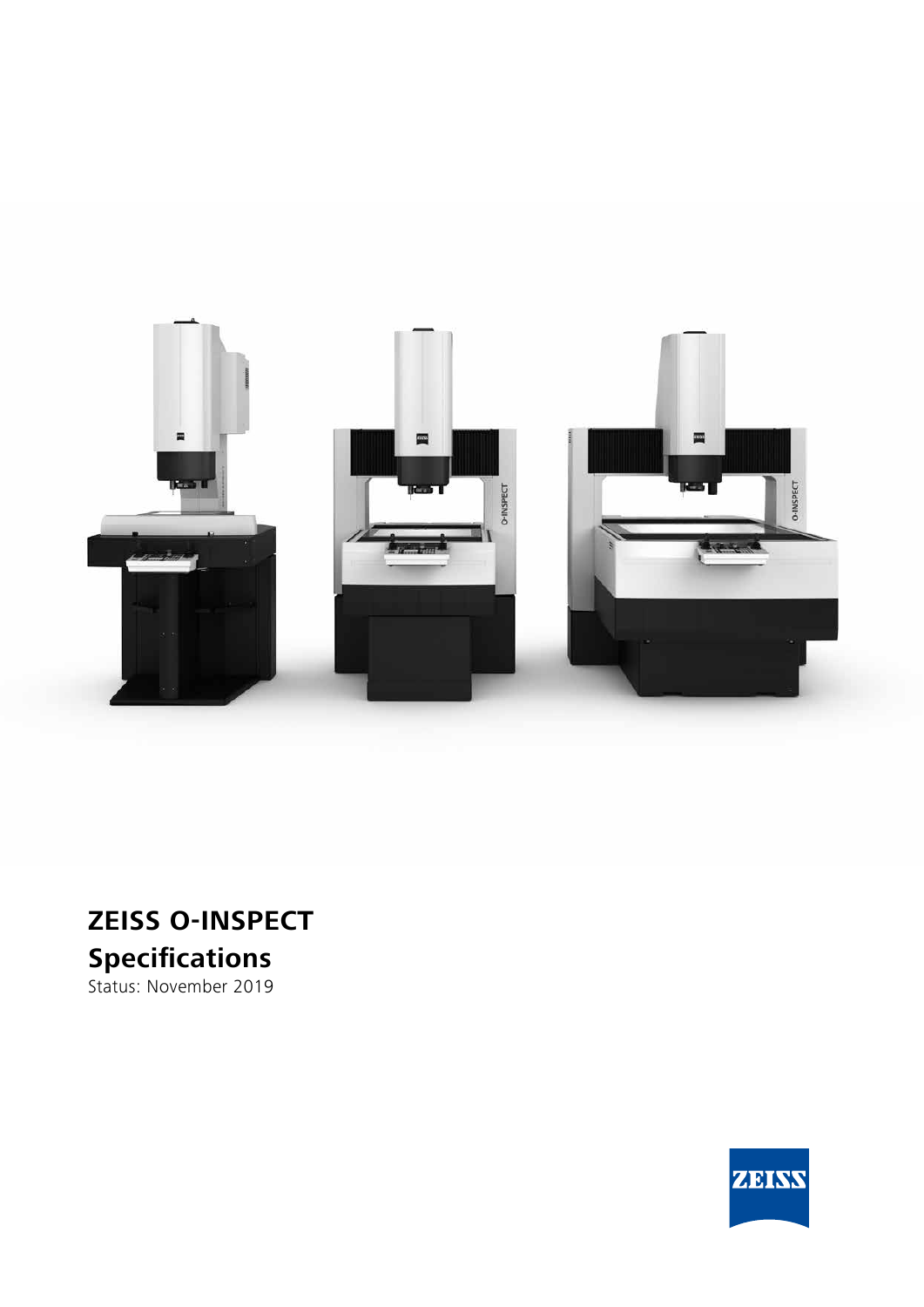#### **System description**

| Type according to ISO 10360-1:2000 |                                                         |            | O-INSPECT 3/2/2: Column CMM, O-INSPECT 5/4/3 and 8/6/3: Fixed bridge CMM |             |             |             |  |
|------------------------------------|---------------------------------------------------------|------------|--------------------------------------------------------------------------|-------------|-------------|-------------|--|
| Operating mode                     | motorized / CNC                                         |            |                                                                          |             |             |             |  |
| Sensor mounts                      | Fixed installation                                      |            |                                                                          |             |             |             |  |
| Sensors                            | ZEISS VAST XXT (contact)/ ZEISS Discovery.V12 (optical) |            |                                                                          |             |             |             |  |
| Software                           | ZEISS CALYPSO, ZEISS GEAR PRO (option)                  |            |                                                                          |             |             |             |  |
|                                    |                                                         |            |                                                                          | 3/2/2       | 5/4/3       | 8/6/3       |  |
| Travel speed                       | Motorized                                               | in mm/s    | Axes                                                                     | 0 to 100    | 0 to 100    | 0 to 100    |  |
|                                    | <b>CNC</b>                                              | in mm/s    | X, Y, Z axes                                                             | 300/300/100 | 300/300/100 | 300/150/100 |  |
|                                    |                                                         | in mm/s    | Vector                                                                   | 435         | 435         | 350         |  |
| Acceleration                       |                                                         | in $mm/s2$ | X, Y, Z axes                                                             | 500/500/500 | 500/500/500 | 500/200/500 |  |
|                                    |                                                         | in $mm/s2$ | Vector                                                                   | 866         | 866         | 735         |  |

#### **Sensors and accuracy**

The CMM specifications are only valid when using original accessories by ZEISS. The specified parameters are observed in the application of the internal test instructions for acceptance testing and in the use of the released standards in accordance with the ISO 10360 series.

| ZEISS VAST XXT <sup>1)</sup><br><b>THE REAL PROPE</b>                                                          | Scanning and single-point sensor. Measuring speed up to max. 2.5 seconds per point and up to<br>500 points/s by scanning. Max. stylus speed = 5 mm/s.<br>VAST XXT TL1: Axial stylus length 30-125 mm; radial stylus length up to 40 mm (star stylus);<br>stylus tip diameter of 0.1 to 8 mm, maximum stylus weight = 10 g;<br>VAST XXT TL3: Axial stylus length 30-150 mm; radial stylus length up to 65 mm (star stylus);<br>stylus tip diameter of 0.3 to 8 mm, maximum stylus weight = 15 g; |       |               |               |               |               |  |  |  |  |
|----------------------------------------------------------------------------------------------------------------|-------------------------------------------------------------------------------------------------------------------------------------------------------------------------------------------------------------------------------------------------------------------------------------------------------------------------------------------------------------------------------------------------------------------------------------------------------------------------------------------------|-------|---------------|---------------|---------------|---------------|--|--|--|--|
|                                                                                                                |                                                                                                                                                                                                                                                                                                                                                                                                                                                                                                 |       |               | 3/2/2         | 5/4/3         | 8/6/3         |  |  |  |  |
| Length measurement error <sup>2)</sup>                                                                         | E0 X/Y/Z (1D)                                                                                                                                                                                                                                                                                                                                                                                                                                                                                   | in um | 18 °C - 22 °C | $1.6 + L/200$ | $1.6 + L/250$ | $1.9 + L/150$ |  |  |  |  |
| MPE complies with ISO 10360-2:2009                                                                             | E0 XY (2D)                                                                                                                                                                                                                                                                                                                                                                                                                                                                                      | in µm | 18 °C - 22 °C | $1.9 + L/150$ | $1.7 + L/250$ | $2.0 + L/150$ |  |  |  |  |
|                                                                                                                | E0 (3D)                                                                                                                                                                                                                                                                                                                                                                                                                                                                                         | in um | 18 °C - 22 °C | $2.4 + L/150$ | $1.9 + L/250$ | $2.2 + L/150$ |  |  |  |  |
|                                                                                                                | TVA 1 $7$                                                                                                                                                                                                                                                                                                                                                                                                                                                                                       | in um | 18 °C - 26 °C | $2.7 + L/150$ | $2.2 + L/100$ | $2.5 + L/100$ |  |  |  |  |
|                                                                                                                | TVA $27$                                                                                                                                                                                                                                                                                                                                                                                                                                                                                        | in um | 18 °C - 30 °C | $2.9 + L/150$ | $2.4 + L/80$  | $2.7 + L/80$  |  |  |  |  |
| Repeatability range<br>MPL complies with ISO 10360-2:2009                                                      | R <sub>0</sub>                                                                                                                                                                                                                                                                                                                                                                                                                                                                                  | in um |               | 1.2           | 1.2           | 1.2           |  |  |  |  |
| Scanning error<br>MPE complies with ISO 10360-4:2000                                                           | THP                                                                                                                                                                                                                                                                                                                                                                                                                                                                                             | in um | 18 °C - 22 °C | 2.7           | 2.7           | 3.8           |  |  |  |  |
| Required measuring time MPT                                                                                    | τ                                                                                                                                                                                                                                                                                                                                                                                                                                                                                               | in s  | 18 °C - 22 °C | 55            | 55            | 68            |  |  |  |  |
| Form measurement error <sup>6)</sup><br>MPE for roundness complies with ISO 12181<br>(VDI/VDE 2617, sheet 2.2) | RONt (MZCI)                                                                                                                                                                                                                                                                                                                                                                                                                                                                                     | in um | 18 °C - 22 °C | 2.4           | 2.4           | 2.4           |  |  |  |  |
| Single stylus form probing error<br>MPE complies with ISO 10360-5:2010                                         | PFTU                                                                                                                                                                                                                                                                                                                                                                                                                                                                                            | in um | 18 °C - 22 °C | 2.4           | 1.9           | 2.2           |  |  |  |  |
| Multi-stylus form probing error<br>MPE complies with ISO 10360-5:2010                                          | PFTM <sup>3)</sup>                                                                                                                                                                                                                                                                                                                                                                                                                                                                              | in um | 18 °C - 22 °C | 4.8           | 4.8           | 4.8           |  |  |  |  |
| Multi-stylus dimension probing error<br>MPE complies with ISO 10360-5:2010                                     | PSTM <sup>3)</sup>                                                                                                                                                                                                                                                                                                                                                                                                                                                                              | in um | 18 °C - 22 °C | 1.2           | 1.2           | 1.2           |  |  |  |  |
| Multi-stylus location probing error<br>MPL complies with ISO 10360-5:2010                                      | PLTM <sup>3)</sup>                                                                                                                                                                                                                                                                                                                                                                                                                                                                              | in um | 18 °C - 22 °C | 3.8           | 3.8           | 3.8           |  |  |  |  |

Optical 2D camera sensor with image processing functionality and autofocus, 12x zoom, 10 fixed zoom levels,<br>CMOS measuring camera chip, measuring speed up to 30 frames/s, max. probing speed 10 mm/s (Z axis), working distance 87mm, laser pointer. Illumination: outside 8-segment ring light (blue and red), inside ring light (blue and red), coaxial light (blue and red), transmitted light.

| $\sim$ $\sim$                                                                      |                     |       |               | 3/2/2         | 5/4/3         | 8/6/3         |
|------------------------------------------------------------------------------------|---------------------|-------|---------------|---------------|---------------|---------------|
| Length measurement error <sup>2)</sup>                                             | EU X/Y (1D) 5)      | in um | 18 °C - 22 °C | $1.6 + L/200$ | $1.6 + L/250$ | $1.9 + L/150$ |
| MPE complies with ISO 10360-7:2011                                                 | EU XY (2D) 5)       | in um | 18 °C - 22 °C | $1.9 + L/150$ | $1.7 + L/250$ | $2.0 + L/150$ |
| Repeatability range<br>(of EU - MPL complies with ISO 10360-7:2011                 | RU XY 5)            | in um | 18 °C - 22 °C | 1.2           | 1.2           | 1.2           |
| Repeatability range<br>(of EUZ L = $0$ mm - MPL complies with ISO 10360-7:2011     | RUZ <sup>5)</sup>   | in um | 18 °C - 22 °C | 1.9           | 1.9           | 1.9           |
| Probing error<br>MPE complies with ISO 10360-7:2011                                | PF2D <sup>5</sup>   | in um | 18 °C - 22 °C | 1.9           | 1.7           | 2.0           |
| Probing error of the image processing system<br>MPE complies with ISO 10360-7:2011 | PFV2D <sup>5)</sup> | in um | 18 °C - 22 °C | 1.2           | 1.2           | 1.2           |

1) ZEISS VAST XXT: acceptance test with TL3 module; stylus length of 70 mm and stylus tip diameter of 8 mm.<br>2) Measuring length L in mm with acceptance testing plate from ZEISS.<br>3) Measuring location near the calibration p

- 
- 

5) 6.3x magnification<br>6) Filter used: 50 W/U; scanning speed for roundness: 5 mm/s, value valid XY direction<br>7) All accuracy specifications of the sensors can be increased by + 0.3 μm for TVA 1 and + 0.5 μm for TVA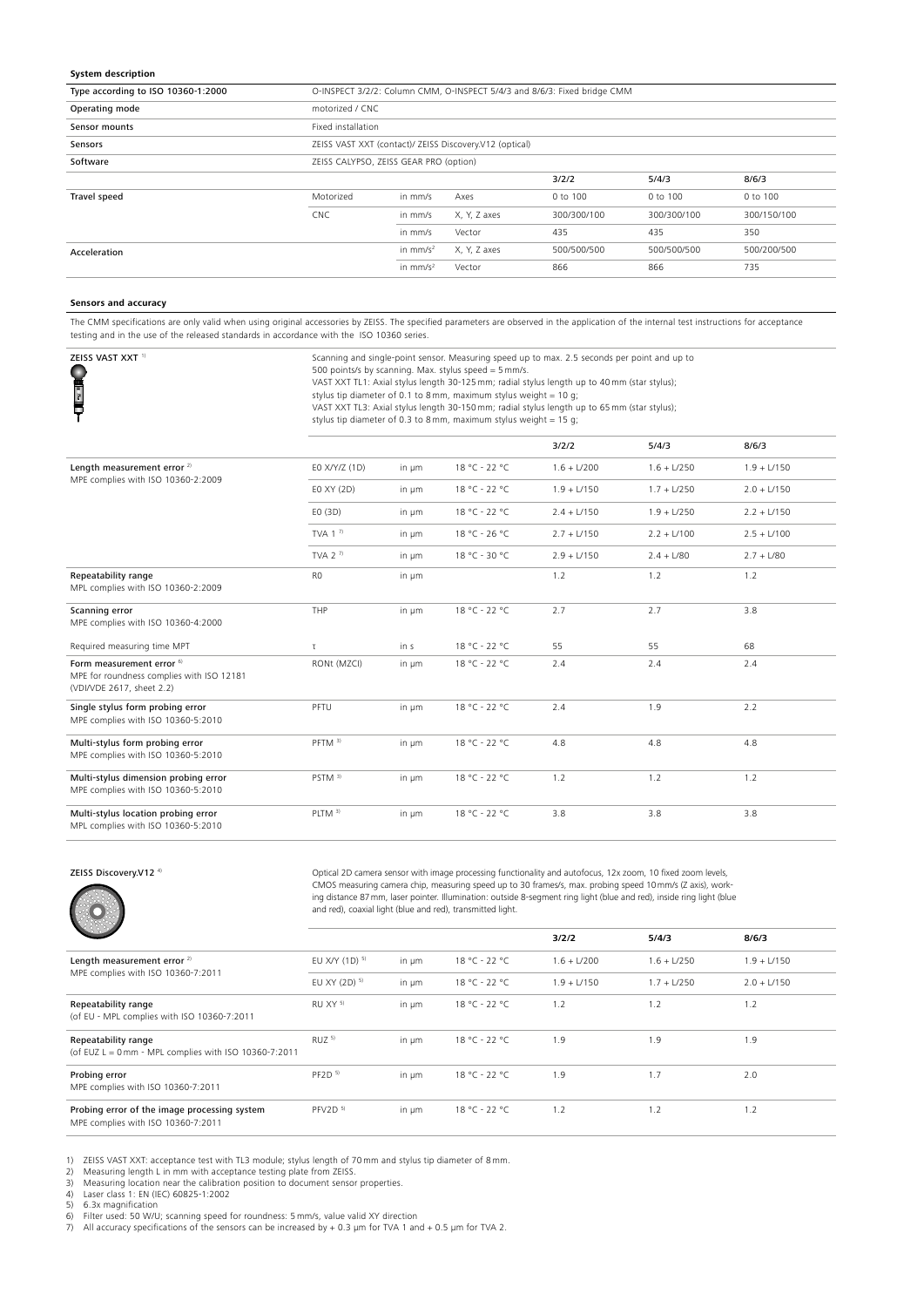### **Optical white light distance sensor** 1) **for ZEISS O-INSPECT 3/2/2, 5/4/3, 8/6/3**

| <b>ZEISS DotScan</b><br>Measuring range 1 mm <sup>1)</sup>                       | White light distance sensor,<br>Scanning measuring rate up to 1000 points/s,<br>Working distance 10,5 mm <sup>2</sup> , resolution 28 nm,<br>measurable surface inclination to beaming direction 90° $\pm$ 30° <sup>1)</sup> , measuring spot diameter 8 µm |                           |                      |                        |                   |  |
|----------------------------------------------------------------------------------|-------------------------------------------------------------------------------------------------------------------------------------------------------------------------------------------------------------------------------------------------------------|---------------------------|----------------------|------------------------|-------------------|--|
| Unidirectional length<br>measurement error<br>MPE complies with ISO 10360-8:2013 | E[Uni:Tr:ODS]<br>in sensor direction                                                                                                                                                                                                                        | in µm                     | 18 °C - 22 °C        | $1.9 + L/150$          |                   |  |
| Dimension probing error<br>MPE complies with ISO 10360-8:2013                    | P[Size.Sph.1x25:Tr:ODS]<br>in sensor direction                                                                                                                                                                                                              | in µm                     | 18 °C - 22 °C        | 5                      |                   |  |
| <b>ZEISS DotScan</b><br>Measuring range 3 mm <sup>1)</sup>                       | White light distance sensor,<br>Scanning measuring rate up to 1000 points/s,<br>Working distance 21,5 mm <sup>2</sup> , resolution 36 nm,<br>measurable surface inclination to beaming direction 90° ±24° <sup>1)</sup> , measuring spot diameter 9 µm      |                           |                      |                        |                   |  |
| Unidirectional length<br>measurement error<br>MPE complies with ISO 10360-8:2013 | E[Uni:Tr:ODS]<br>in sensor direction                                                                                                                                                                                                                        | in µm                     | 18 °C - 22 °C        | $2.2 + L/150$          |                   |  |
| Dimension probing error<br>MPE complies with ISO 10360-8:2013                    | P[Size.Sph.1x25:Tr:ODS]<br>in sensor direction                                                                                                                                                                                                              | in µm                     | 18 °C - 22 °C        | 5                      |                   |  |
| <b>ZEISS DotScan</b><br>Measuring range 10 mm <sup>1)</sup>                      | White light distance sensor,<br>Scanning measuring rate up to 1000 points/s,<br>Working distance 55 <sup>2)</sup> mm, resolution 60 nm,<br>measurable surface inclination to beaming direction 90° $\pm$ 17° <sup>1)</sup> , measuring spot diameter 16 µm  |                           |                      |                        |                   |  |
| Unidirectional length<br>measurement error<br>MPE complies with ISO 10360-8:2013 | E[Uni:Tr:ODS]<br>in sensor direction                                                                                                                                                                                                                        | in µm                     | 18 °C - 22 °C        | $3.2 + L/150$          |                   |  |
| Dimension probing error<br>MPE complies with ISO 10360-8:2013                    | P[Size.Sph.1x25:Tr:ODS]<br>in sensor direction                                                                                                                                                                                                              | in µm                     | 18 °C - 22 °C        | 5                      |                   |  |
| Rotary table <sup>3)</sup> for ZEISS O-INSPECT 5/4/3 and 8/6/3                   |                                                                                                                                                                                                                                                             |                           |                      |                        |                   |  |
| Dimensions and weight                                                            |                                                                                                                                                                                                                                                             |                           |                      |                        |                   |  |
| Masse                                                                            |                                                                                                                                                                                                                                                             |                           | in kg                |                        | 6.3               |  |
| Measuring system                                                                 | Resolution                                                                                                                                                                                                                                                  |                           | in "                 |                        | 0,07              |  |
| Working range                                                                    | <b>B12</b><br>With a vertical RT axis                                                                                                                                                                                                                       |                           | in mm<br>in mm       |                        | 165               |  |
| Hight                                                                            | h <sub>2</sub>                                                                                                                                                                                                                                              | With a horizontal RT axis | in mm<br>in mm       |                        | 135               |  |
| Centre height with horizontal RT axis                                            |                                                                                                                                                                                                                                                             |                           | in mm                |                        | 100               |  |
| Max. workpiece diameter                                                          |                                                                                                                                                                                                                                                             |                           | in mm                |                        | 150               |  |
| <b>Dynamics</b>                                                                  |                                                                                                                                                                                                                                                             |                           |                      |                        |                   |  |
| Max. angular velocity                                                            |                                                                                                                                                                                                                                                             |                           | in %                 |                        | 50                |  |
| Rotation speed                                                                   |                                                                                                                                                                                                                                                             |                           | in min <sup>-1</sup> |                        | 8.3               |  |
| Load/moment                                                                      |                                                                                                                                                                                                                                                             |                           |                      |                        |                   |  |
| Moment of tilt                                                                   |                                                                                                                                                                                                                                                             |                           | in Nm<br>in Nm       | horizontal<br>vertical | max. 2<br>centric |  |
| Max. centering capacity <sup>4)</sup>                                            |                                                                                                                                                                                                                                                             |                           | in kg                | vertical               | 9                 |  |
| Max. mass moment of inertia                                                      |                                                                                                                                                                                                                                                             |                           | in kgm <sup>2</sup>  |                        | 0.1               |  |
| Tilt rigidity                                                                    |                                                                                                                                                                                                                                                             |                           | in Nm/"              |                        | $\mathbf{1}$      |  |
| Available drive torque                                                           | М                                                                                                                                                                                                                                                           |                           | in Nm                |                        | 3                 |  |

| Tilt rigidity                                       |                  | in Nm/" |               |       |                   |
|-----------------------------------------------------|------------------|---------|---------------|-------|-------------------|
| Available drive torque                              | M                | in Nm   |               | 3     |                   |
| Max. external torque acting on the rotary axis      |                  | in Nm   |               | 3     |                   |
| Max. distance of the load                           | to the jaw chuck | in mm   |               | 100   | by approx. 1.5 kg |
| Accuracy <sup>5)</sup>                              |                  |         |               |       |                   |
| Angular position repeatability                      |                  | in''    | 18 °C - 22 °C | ±0.75 |                   |
| Axial runout<br>MPE complies with ISO 10360-3:2000  | FA               | in um   | 18 °C - 22 °C | 6     |                   |
| Radial runout<br>MPE complies with ISO 10360-3:2000 | <b>FR</b>        | in um   | 18 °C - 22 °C | 6     |                   |
| Wobble<br>MPE complies with ISO 10360-3:2000        | FT               | in um   | 18 °C - 22 °C | 6     |                   |

1) Depending on the reflection behavior of the surface. 2) To middle of measuring range.

3) Optionally available.<br>4) Max. centric load capacity refers to the weight of the workpiece and any additional clamping devices required.<br>5) The rotary table specifications only apply when using original ZEISS 3D Alpha-C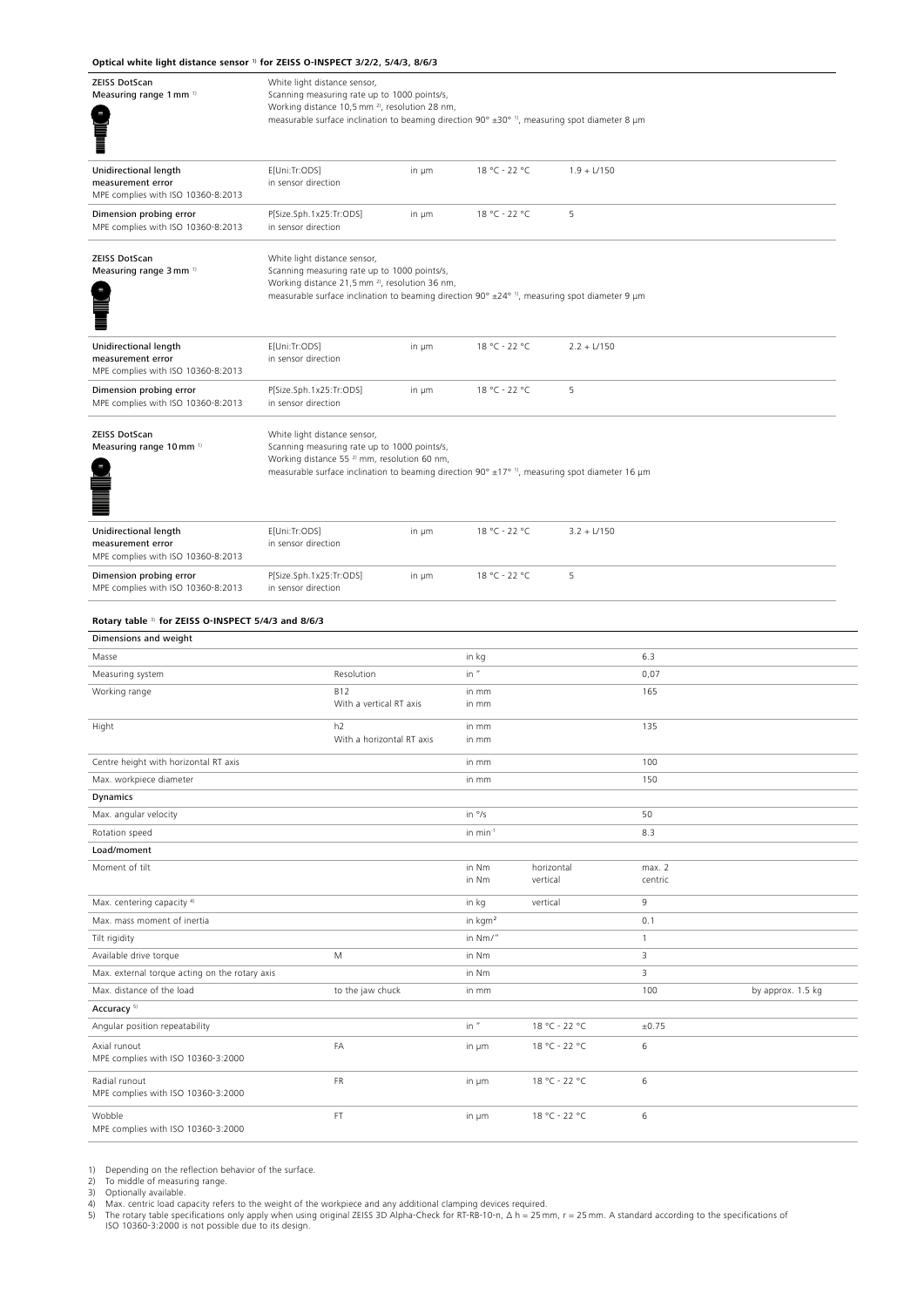| ZEISS O-INSPECT 3/2/2 |        | Dimensions in mm |        |   |                      |      |                     |        |                            |                            |                    |        |                                           |
|-----------------------|--------|------------------|--------|---|----------------------|------|---------------------|--------|----------------------------|----------------------------|--------------------|--------|-------------------------------------------|
|                       |        | Measuring range  |        |   | Stylus data geometry |      |                     |        |                            | Overall machine dimensions |                    |        | Working range<br>(Max. workpiece<br>size) |
|                       | X axis | Y axis           | Z axis |   | ZEISS VAST XXT       |      | ZEISS Discovery.V12 | sensor | White light distance Width |                            | Length             | Height | Width                                     |
|                       | G104   | G105             | G106   | X | Υ                    | X.   | Υ                   | X      | Υ                          | B6                         | B5                 | B7     | <b>B17</b>                                |
| Basic model           | 300    | 200              | 200    | 0 | $\mathbf 0$          | 74.0 | $\Omega$            | 176    | 0                          | $865^{1}$                  | $1000^{2}$         | 1405   | $\infty$                                  |
| With standard base    | 300    | 200              | 200    | 0 | $\mathbf 0$          | 74.0 | $\mathbf 0$         | 176    | 0                          | $865^{1}$                  | $1000^{2}$         | 2080   | $\infty$                                  |
| With shopfloor base   | 300    | 200              | 200    | 0 | $\mathbf 0$          | 74.0 | $\mathbf 0$         | 176    | $\mathbf 0$                | approx. 1935               | 1960 <sup>2)</sup> | 2115   | $_{\infty}$                               |

|                     |           | Dimensions in mm         |        |              |                    | Weight in kg   |                   |
|---------------------|-----------|--------------------------|--------|--------------|--------------------|----------------|-------------------|
|                     | Footprint |                          |        | Table height | Assembly clearance | Max. workpiece | Measuring machine |
|                     | Width     |                          | Length |              |                    |                |                   |
|                     | w1        | $W2$ <sup>3)</sup>       | 1      | <b>B23</b>   | C <sub>1</sub>     |                |                   |
| Basic model         | 865       | 765                      | 1000   | 305          | $\geq$ 200         | 20             | 325               |
| with standard base  | 865       | 740                      | 1021   | 980          | $\geq$ 200         | 20             | 440               |
| With shopfloor base | 732       | $\overline{\phantom{a}}$ | 920    | 1015         | $>200$             | 20             | 490               |
|                     |           |                          |        |              |                    |                |                   |



 $\frac{w1}{1}$  B5



Note: the given dimensions and weights are approximate values. Subject to change. Actual appearance of specific sizes may vary from illustration. Dimensioning based on DIN 4000-167:2009.

1) plus 2 x 500 mm assembly clearance.<br>2) plus 240 mm for control panel storage and 500 mm assembly clearance.<br>3) With disassembly of the cover parts during installation.

B6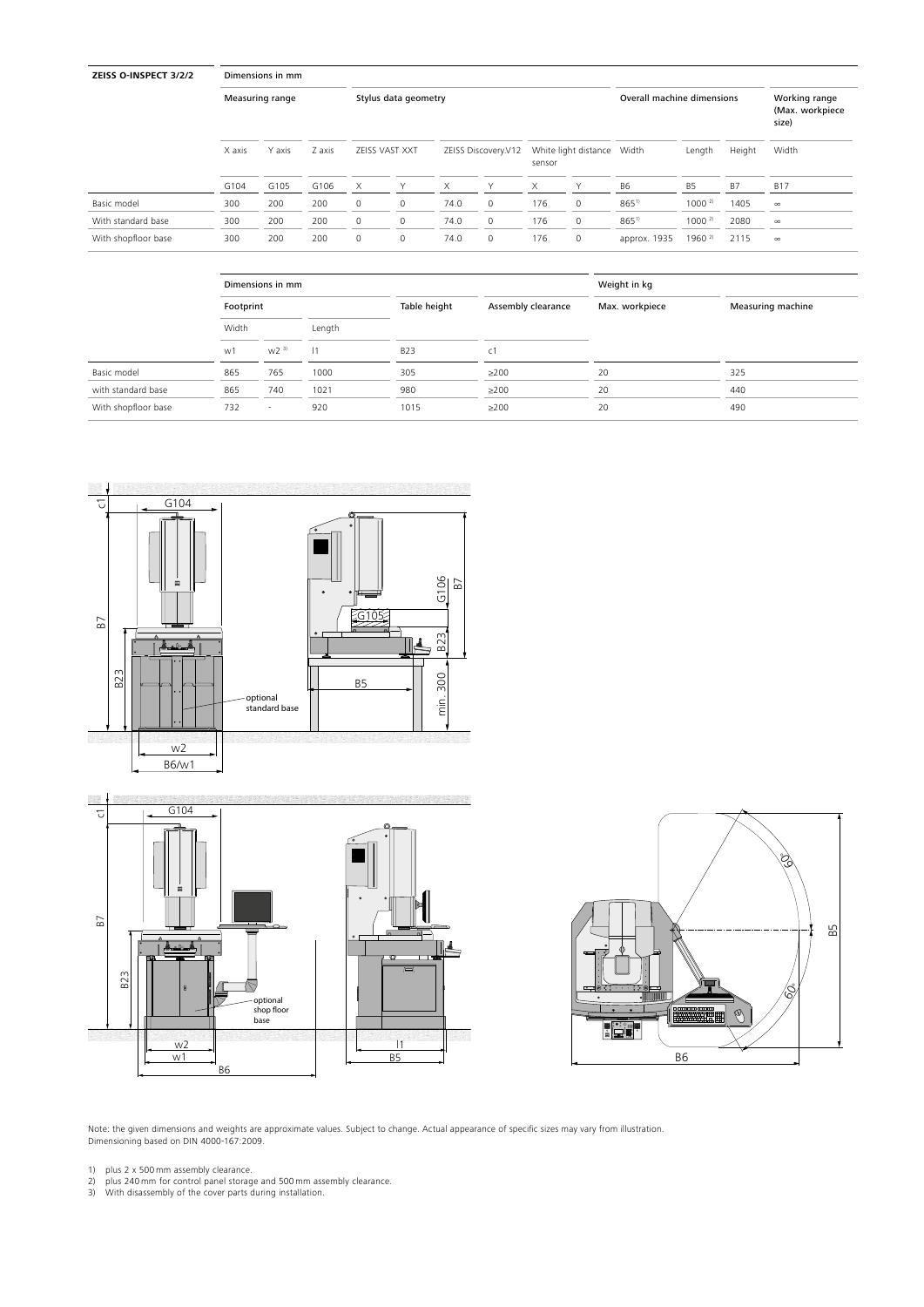#### **ZEISS O-INSPECT 5/4/3** Dimensions in mm

|                | Measuring range  |        |             | Stylus data geometry |                |                     |        |                            |           | Overall machine dimensions |                   | Working range<br>(Max. workpiece size) |  |
|----------------|------------------|--------|-------------|----------------------|----------------|---------------------|--------|----------------------------|-----------|----------------------------|-------------------|----------------------------------------|--|
| X axis         | Y axis           | Z axis |             | ZEISS VAST XXT       |                | ZEISS Discovery.V12 | sensor | White light distance Width |           | Length                     | Height            | Width                                  |  |
| G104           | G105             | G106   | X           | Y                    | X              | Υ                   | X      | Υ                          | <b>B6</b> | <b>B5</b>                  | <b>B7</b>         | <b>B17</b>                             |  |
| 500            | 400              | 300    | $\mathbf 0$ | $\mathbf 0$          | 74.0           | $\mathbf 0$         | 176    | $\mathbf{0}$               | 10901)    | $1653^{2}$                 | 2030              | 700                                    |  |
|                |                  |        |             |                      |                |                     |        |                            |           |                            |                   |                                        |  |
|                |                  |        |             |                      |                |                     |        |                            |           |                            |                   |                                        |  |
|                | Dimensions in mm |        |             |                      |                |                     |        | Weight in kg               |           |                            |                   |                                        |  |
| Footprint      |                  |        |             | Table height         |                | Assembly clearance  |        | Max. workpiece             |           |                            | Measuring machine | Base                                   |  |
| Width          | Length           |        |             |                      |                |                     |        |                            |           |                            |                   |                                        |  |
| B <sub>6</sub> | 1                |        | <b>B23</b>  |                      | C <sub>1</sub> |                     |        |                            |           |                            |                   |                                        |  |

## **ZEISS O-INSPECT 8/6/3** Dimensions in mm

|        | Measuring range  |        |          | Stylus data geometry  |      |                     |        |                      |             | Overall machine dimensions |        | Working range<br>(Max. workpiece size) |
|--------|------------------|--------|----------|-----------------------|------|---------------------|--------|----------------------|-------------|----------------------------|--------|----------------------------------------|
| X axis | Y axis           | Z axis |          | <b>ZEISS VAST XXT</b> |      | ZEISS Discovery.V12 | sensor | White light distance | Width       | Length                     | Height | Width                                  |
| G104   | G <sub>105</sub> | G106   | $\times$ | Y                     | X    | Y                   | x      | ▽                    | B6          | <b>B5</b>                  | B7     | <b>B17</b>                             |
| 800    | 600              | 300    | 0        | 0                     | 74.0 | $\Omega$            | 176    | $\Omega$             | $1440^{11}$ | $2144^{2}$                 | 2030   | 1060                                   |

| Dimensions in mm |        |              |                    | Weight in kg   |                   |      |
|------------------|--------|--------------|--------------------|----------------|-------------------|------|
| Footprint        |        | Table height | Assembly clearance | Max. workpiece | Measuring machine | Base |
| Width            | Length |              |                    |                |                   |      |
| B6               | 1      | <b>B23</b>   | c1                 |                |                   |      |
| 1440             | 1591   | 850          | >200               | 100            | 1000              | 200  |



Note: the given dimensions and weights are approximate values. Subject to change. Actual appearance of specific sizes may vary from illustration. Dimensioning based on DIN 4000-167:2009.

1) plus 2 x 500 mm assembly clearance. 2) plus 200 mm for control panel storage and 500 mm assembly clearance.